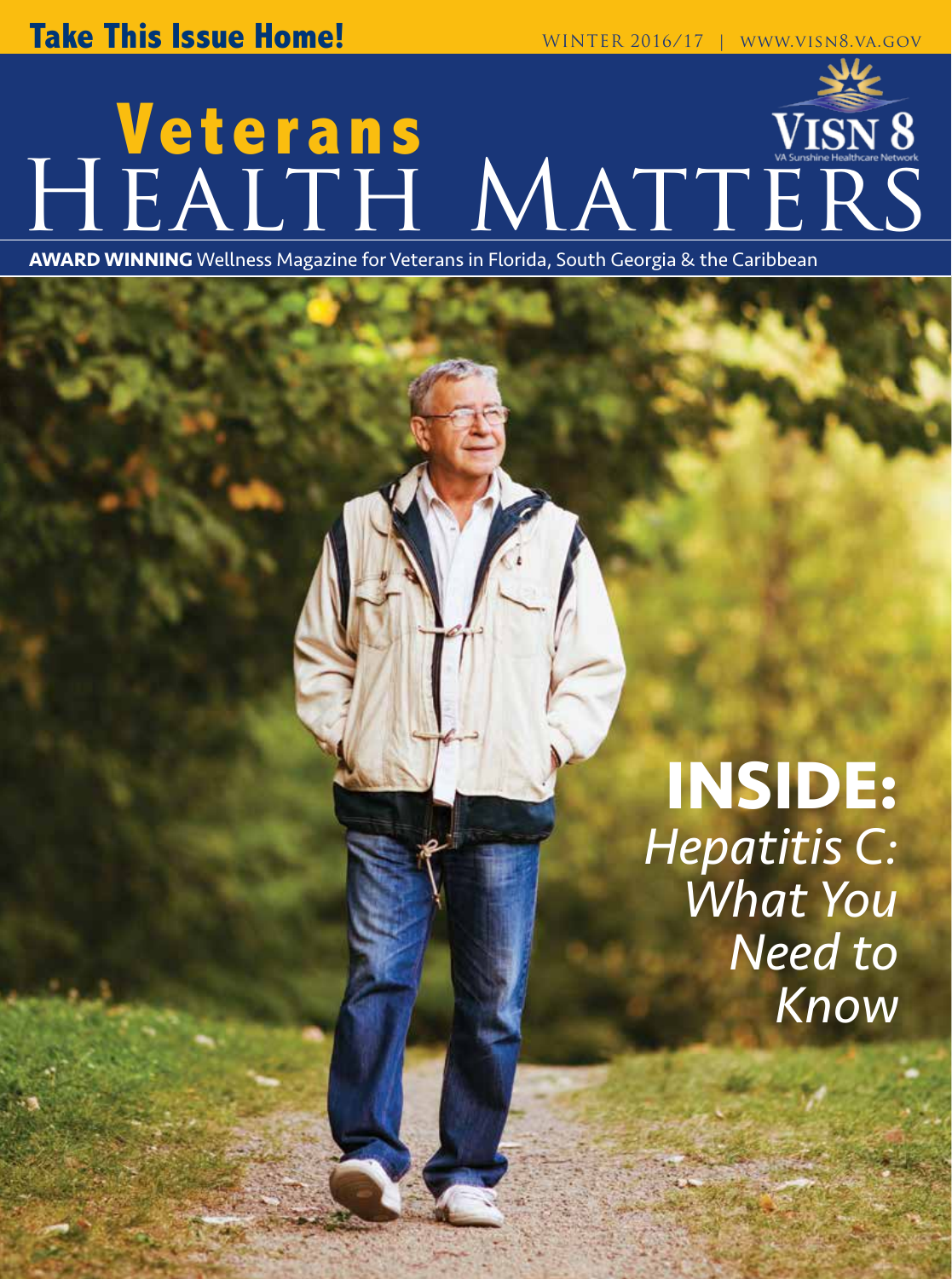### **TO OUR READERS**

A New Year is nearly upon us! With that comes new opportunities to make good health care choices!



One way to do that is by using

VA mobile applications. Check them out at mobile.va.gov. Find great resources for managing your VA health care, keeping track of medication, managing your weight, quitting tobacco and more! Read more about this on page 3, and to the right.

Hepatitis C is a dangerous virus that affects thousands of people, especially Vietnam Veterans. Read more on pages 4 and 5 to see if you are at risk. And, learn about new treatments for Veterans.

The holiday season is always a joyous time! But we can easily forget to watch how much food we're consuming. On page 6, Simone S. Canty, a registered dietitian at the Orlando VA Medical Center, offers tips for enjoying the holidays without overdoing it.

Be well!

MLan

Miguel LaPuz, M.D., MPA Network Director, VISN 8

## **Get Answers with Ask a Pharmacist**



Ask a Pharmacist is a new mobile app at the VA App Store. It gives Veterans easy access to trusted VA sources for information on VA medications and pharmacies.

Ask a Pharmacist helps Veterans answer basic pharmacy and medication questions, such as "where is my nearest VA pharmacy located?" or "how can I identify my pills by sight?" Veterans can also access the app on any mobile device, making it easy to get answers quickly.

The app links directly to certain resources, including My Health*e*Vet, VA's personal health record for Veterans with Advanced or Premium My Health*e*Vet accounts.

Any Veteran receiving VA health care is eligible for a My Health*e*Vet Advanced account that allows them to sign up to refill prescriptions online. Besides prescription refills, Veterans with a Premium Account can also use Secure Messaging to talk with their VA care teams. Visit My Health*e*Vet at www.myhealth.va.gov to learn how to obtain or upgrade a My Health*e*Vet account.

More information and materials can be accessed on the VA App Store at mobile.va.gov/app/ask-a-pharmacist. To learn more about available VA Mobile Apps, visit mobile.va.gov/ appstore or read the article on page 3.

**Managing Editor** *Susan Wentzell* 

**Editorial Board** *Mary Kay Rutan* VISN 8 Communication Manager

*Susan Wentzell* VISN 8 Deputy Communication Manager

#### *Michelle Winslow*

VISN 8 Program Manager, Health Promotion & Disease Prevention (HPDP), and Co-Chair, VISN 8 Preventive Care Committee

*Diana Akins* Bay Pines VA Healthcare System (VAHCS) Acting Veterans Health Education Coordinator & Co-Chair, VISN 8 Veterans Health Coordinators Workgroup

*Charlene Molloy* ARNP, HPDP Program Manager, North Florida/South Georgia Veterans Health System (NF/SGVHS)

*Heather Frebe* Public Affairs Officer, Orlando VAMC

*Maureen Cortese* HPDP Program Manager, Orlando VA Medical Center *Edwin Aviles-Alvarado* Veteran Health Education Coordinator VA Caribbean Healthcare System

*David P. Folds, III* HPDP Program Manager, James A. Haley Veterans' Hospital

*Ed Drohan* Public Affairs Specialist, James A. Haley Veterans' Hospital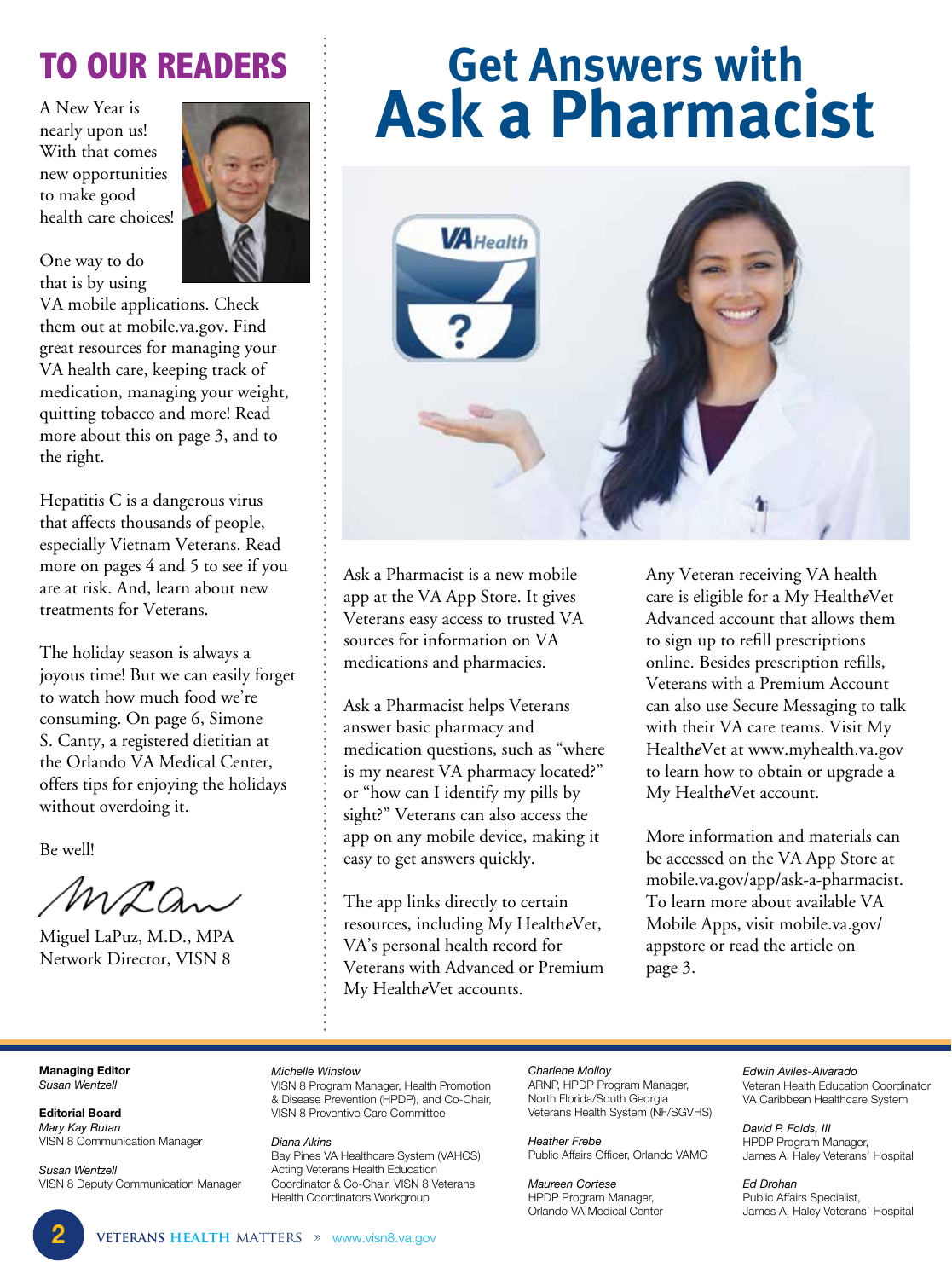## **VA's Mobile Apps Help Veterans Manage Their Health**

Did you know? VA has launched a number of mobile apps to help Veterans live healthier lives. These apps make it possible for Veterans to receive medical information and stay in touch with their VA care team from wherever they are at any time.

*Download these applications from the VA App Store:*  mobile.va.gov/appstore.

*New to mobile devices and using applications?* There's also app-specific training materials available at mobile.va.gov/training/veterans.





### *VA Launchpad for Veterans*

*mobile.va.gov/app/ va-launchpad-care-teams*

Whether you are a Veteran or a VA Provider, the VA Launchpad houses apps designed to help you connect to VA's Electronic Health Record (EHR). By signing into the VA Launchpad once, you can access multiple VA Apps without logging in to each individually.



*MOVE!® Coach App*

*mobile.va.gov/app/move-coach*

*MOVE!®* Coach is a weightmanagement app that provides education, tools and guidance designed to help you meet your weight and health goals. You can monitor, track and receive feedback regarding your progress. It helps motivate you to successfully overcome challenges and meet your goals.





*Veteran Appointment Request App*

*mobile.va.gov/app/veteranappointment-request*

The Veteran Appointment Request (VAR) App allows you to request primary care and mental health appointments at VA facilities where you already receive care. You can also schedule and cancel selected primary care appointments directly through the app.



### *Mindfulness Coach*

### *mobile.va.gov/app/mindfulness-coach*

Mindfulness Coach was designed to help Veterans, service members and others learn how to practice mindfulness. That means paying attention, on purpose, to whatever is going on in the present moment without passing judgment on it.



### *Stay Quit Coach*

*mobile.va.gov/app/stay-quit-coach* 

The Stay Quit Coach App was designed to help Veterans with Post-Traumatic Stress Disorder (PTSD) quit smoking. Get tools for controlling cravings, reminder messages and support links.



### *Ask a Pharmacist*

*mobile.va.gov/app/ask-a-pharmacist* 

If you are a Veteran, the Ask a Pharmacist App allows you to access information about VA pharmacies and medication easily — with the comfort of knowing the information is valid and from trusted sources. Read more about this app on page 2.

*Apps Coming Soon:* My Goals App; Secure Messaging App; RX Refill App; Mission Health App; Pain Coach App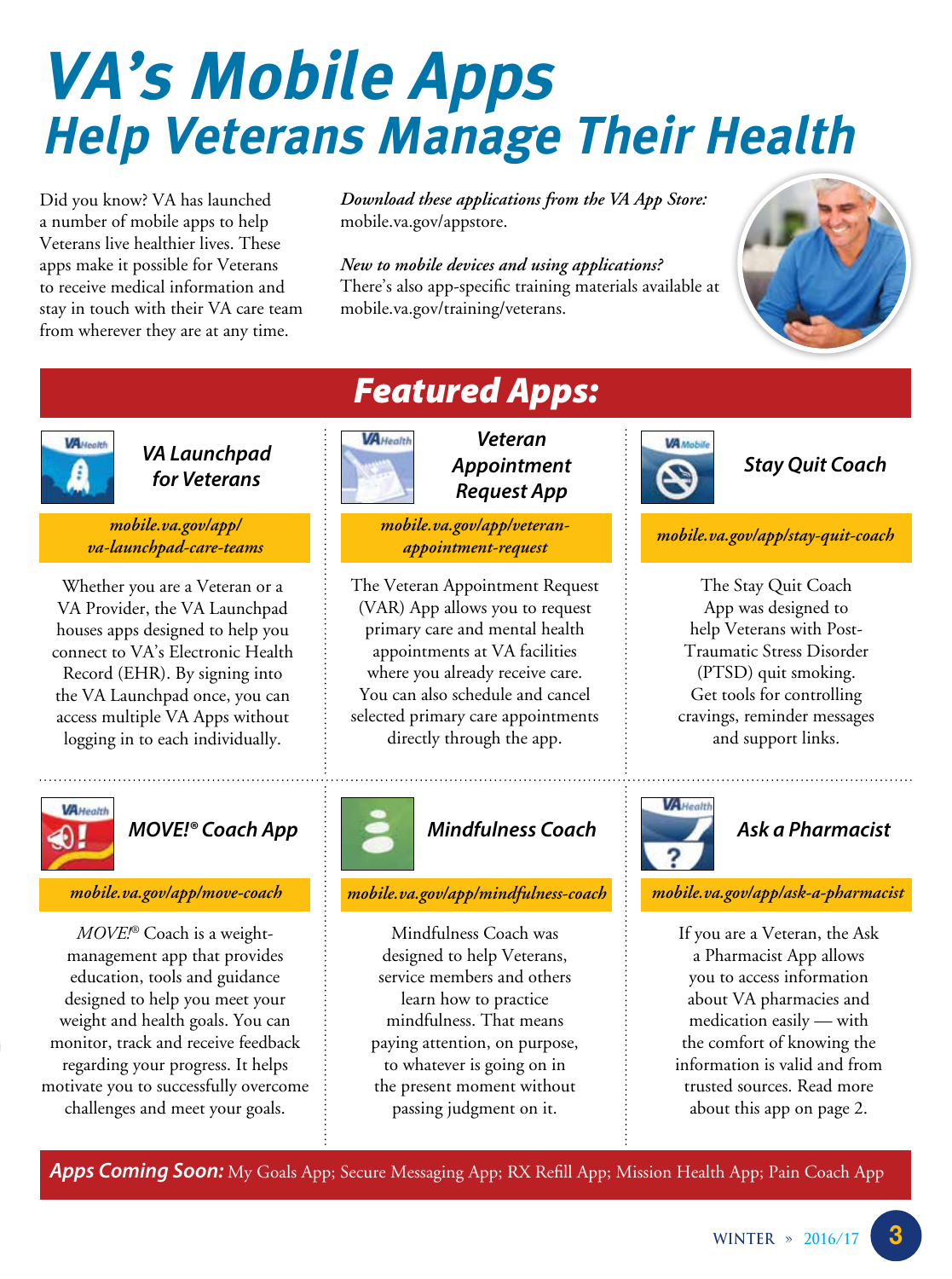# *New Treatments for Hepatitis C Offer Hope*

*High cure rates with less side effects and shorter treatment time*

*By Ed Drohan*

### *What is Hepatitis C?*

Hepatitis C is a viral disease. Those at risk often have received blood products, have homemade tattoos or piercings, or have used intravenous (IV) drugs. They may also have had unprotected sex with multiple partners. Hepatitis C causes cirrhosis, end-stage liver disease and liver cancer. Most people do not have any symptoms or show any immediate signs of infection, so it may go undetected for decades. Vietnam Veterans and those born between 1945 and 1965 are at a high risk.



*New treatment regimens for patients with chronic Hepatitis C have a very high success rate: 95 to 99 percent are cured of the disease. Treatment of the blood-borne virus is 12 weeks, down from a year, and at reduced risk. A blood test can detect the disease.* 

### *How do you know you have Hepatitis C?*

Blood tests can determine a Hepatitis C infection. Tests can also detect the specific strain – or genome – of the virus. This is necessary to know so that doctors can determine which treatment to use. Jaela Dahl, VA infectious disease pharmacist, says one big problem is getting people in for treatment.

"If you have Hepatitis C, you don't necessarily feel like you have Hepatitis C," Dahl said. "You don't really have symptoms and you won't have symptoms until the disease progresses. So you can live 20, 30 years and not really know."

### *New treatments have higher cure rate*

New drugs have been developed to target specific strains of the virus. These are more effective with fewer side effects than past treatments.

Past treatments often had severe side effects that were difficult for patients to handle. And, previous treatments only had about a 40 to 50 percent cure rate, says Mike McNulty, a physician assistant at the Tampa VA's GI Clinic. The new treatments have a 95 to 99 percent cure rate with little to no side effects. Patients only need to take one or two pills a day for 12 weeks, rather than weekly injections for a year.

The new treatments can be expensive. The *Journal of the American Medical Association* estimates the cost between \$25,000 and \$68,000 for 12 weeks of treatment for one patient. Congress has approved funding for Hepatitis C treatment. The VA is trying to get every patient who has tested positive for Hepatitis C to be further evaluated for treatment.

### *Get tested now*

VA hospitals encourage every patient to be tested for Hepatitis C. You may not have any symptoms until the disease is very advanced. If you have tested positive for Hepatitis C, then seek treatment immediately. Veterans with questions on Hepatitis C testing or evaluation should contact their Patient Aligned Care Team (PACT).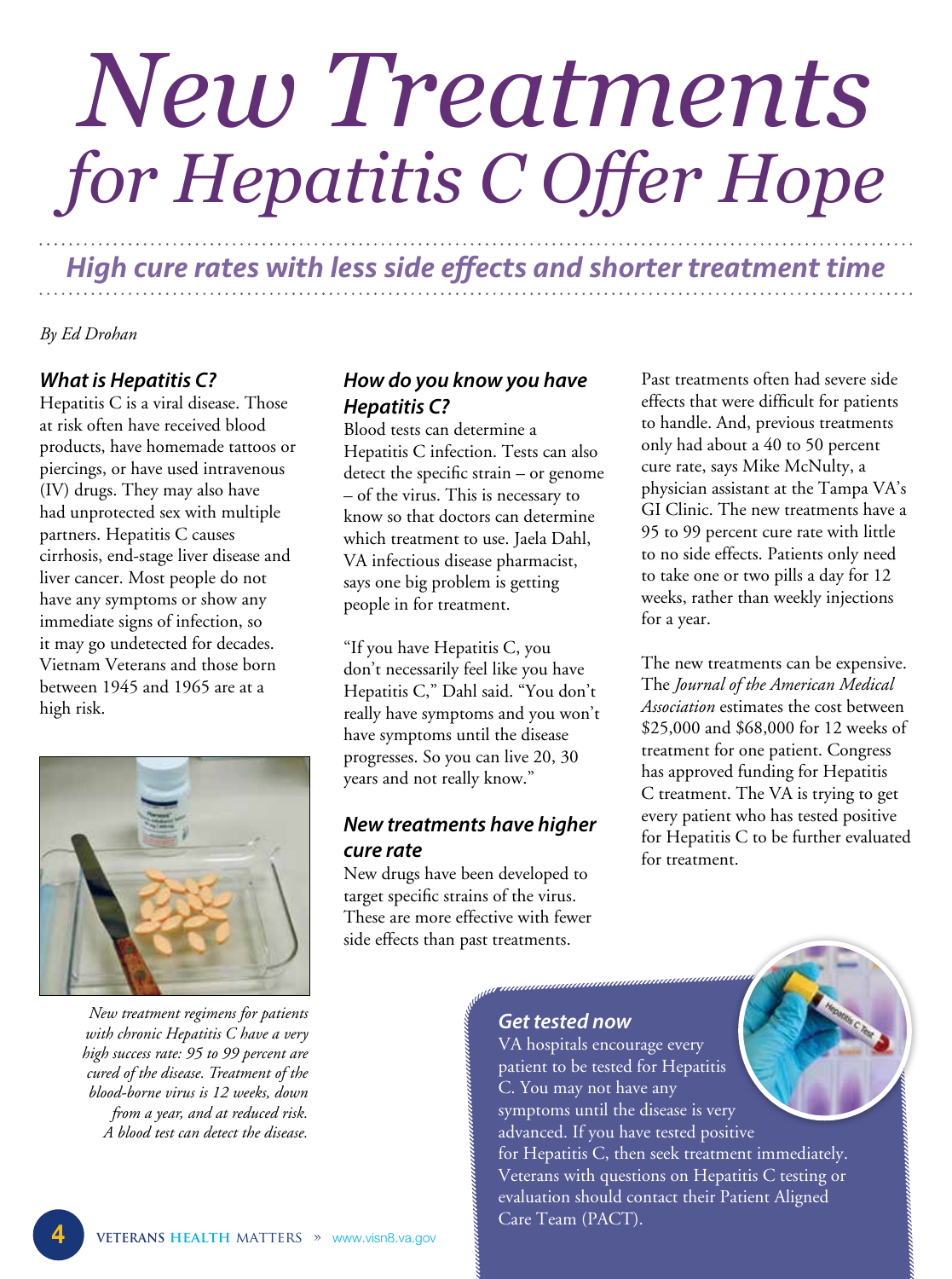

### *Should I get tested?*

If you answer yes to any of the following questions, talk with your health care provider about being tested for Hepatitis C:

- Have not yet been tested and wish to be
- Was born between 1945 and 1965
- Have ever used a needle to inject drugs, even if once and long ago
- Had a blood transfusion or organ transplant before 1992
- Are a health care worker who had blood exposure to mucous membranes or to non-intact skin, or a needle stick injury
- Was on long-term kidney dialysis
- Was born of a mother who had Hepatitis C at the time
- Are a Vietnam-era Veteran
- Had contact with Hepatitis C-positive blood to non-intact skin or to mucous membranes
- Received tattoos or body piercings in non-regulated settings
- Have ever snorted drugs or shared equipment
- Have liver disease or an abnormal liver function test
- Have a history of alcohol abuse
- Have hemophilia and received clotting factor before 1987
- Have had a sexual partner with Hepatitis C, now or in the past
- Have had 10 or more lifetime sexual partners
- Have HIV infection

*You need blood tests to find out if you have Hepatitis C. If you are diagnosed, you can get the health care and support you need. You'll also need to learn how to avoid giving the virus to others.*

## Veteran Grateful for Cure

*By Ed Drohan*

Paul Munroe has been free of the Hepatitis C virus for more than a year now thanks to a new drug.

The 68-year-old Marine Corps Veteran was treated with Harvoni, one of the newer drugs for treating Hepatitis C. He's happy he only



*Paul Munroe, U.S. Marine Corps Veteran*

had to take one pill a day for 12 weeks.

Munroe has no idea how or when he became infected with the virus, which can cause cirrhosis, end-stage liver disease and liver cancer if left untreated. But being a Veteran born between 1945 and 1965, he is in the group at highest risk for the disease. Munroe began treatment not long after being diagnosed, but struggled to find the right regimen at first.

Two previous attempts to beat the virus had been unsuccessful. They included different, much less effective medications and regimens that sometimes included painful injections. The new treatments have a cure rate of about 95 percent and few side effects.

When he was told about Harvoni, he was ready to try it. He said it's the best thing he's ever done.

"This saved my life," Munroe said.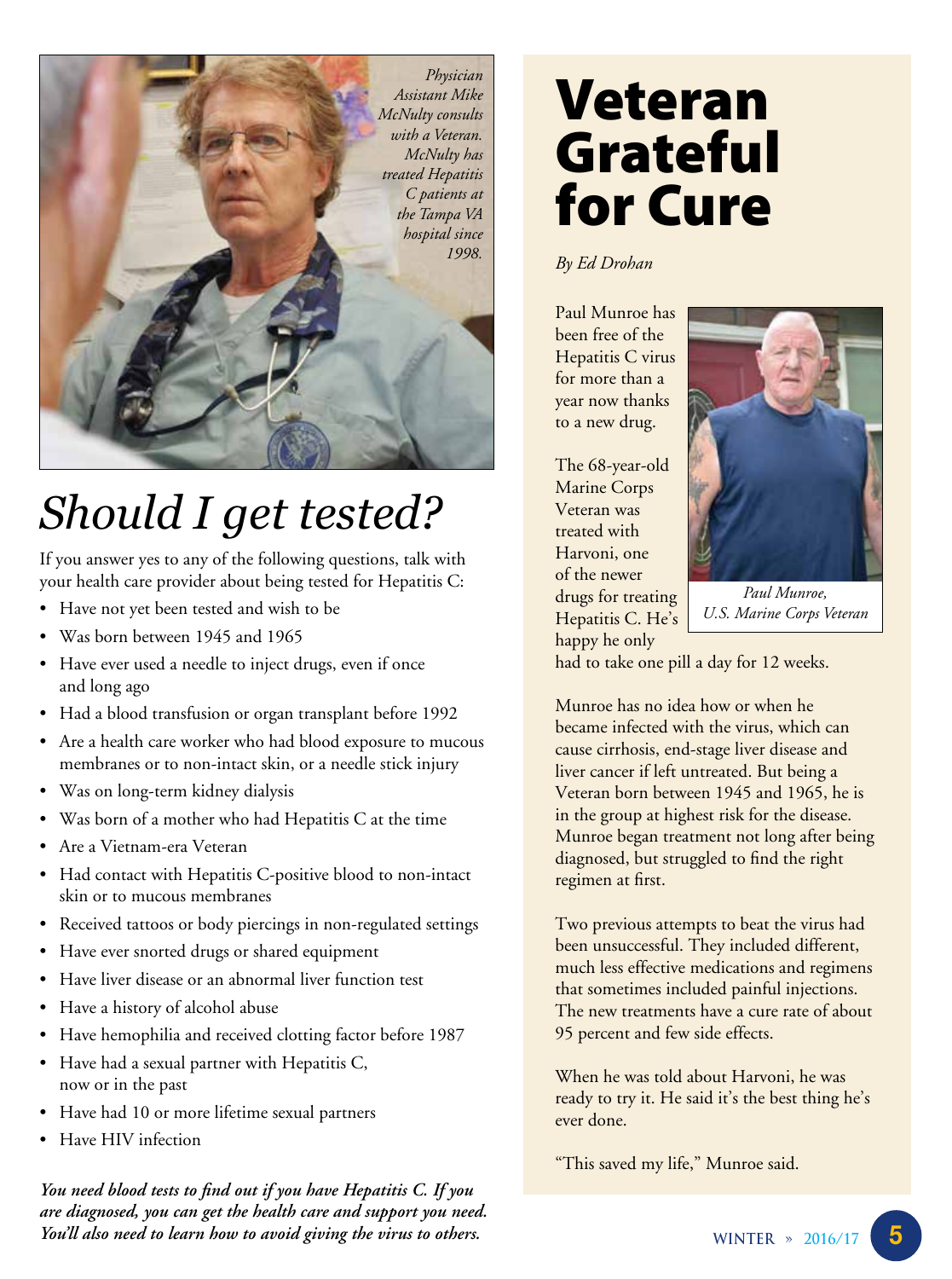# *Making Healthier Holiday Choices*



*By Simone S. Canty, Registered Dietitian Orlando VA Medical Center* 

The holidays are my favorite time of the year. There's something about the music, the gathering of family and friends, the kindness of strangers, the decorations and the bustling of shoppers that's just delightful.

Even as a dietitian, I have struggled with the scale during the holidays. Like most people, I've gained weight during these joyous times. I often have the notion of making a promise to myself to take it off in the New Year.

What I've learned and science has told us is that if we make small changes during the holidays, we may not gain as much weight as we think.

A classic study published in the *New England Journal of Medicine1* suggested that Americans gain, on average, about one pound during the winter holiday. This is contrary to the popular belief that we often gain five pounds or more.

No, it doesn't mean we can eat only vegetables or salads. Enjoy the holidays and incorporate small changes.

*Here are five tips to help you manage your weight during the holidays from ChooseMyPlate.gov.*



#### *1. Choose lean protein*

Turkey, roast beef, fresh ham, beans, and some types of fish, such as cod or flounder, are lean protein choices. Trim the fat before cooking meats. Go easy on the sauces and gravies. They can be high in saturated fat and sodium.



### *2. Enjoy all the food groups*

Prepare whole-grain crackers with hummus as an appetizer. Add unsalted nuts and black beans to a green-leaf salad. Include fresh fruit at the dessert table. Use low-fat milk instead of heavy cream in your casseroles.



*3. Cheers to good health* Quench your thirst with low-calorie options. Drink water with lemon or lime slices. Offer

seltzer water with a splash of 100% fruit juice.



### *4. Bake healthier*

Use recipes with unsweetened applesauce or mashed ripe bananas instead of butter. Try cutting the amount of sugar listed in recipes in half. Use spices to add flavor, such as cinnamon, allspice or nutmeg instead of salt.



### *5. Make exercise a part of the fun*

Make being active part of your holiday tradition. Have fun walking and dancing with family and friends after a holiday meal. Researchers have found those that do regular physical activity had less holiday weight gain.



Other helpful tips and resources can be found at www.ChooseMyPlate.gov.

*1 Yanovski JA, Yanovski SZ, Sovik KN, Nguyen TT, O'Neil PM, Sebring NG. A prospective study of holiday weight gain. N Engl J Med. 2000;342(23):861-867.*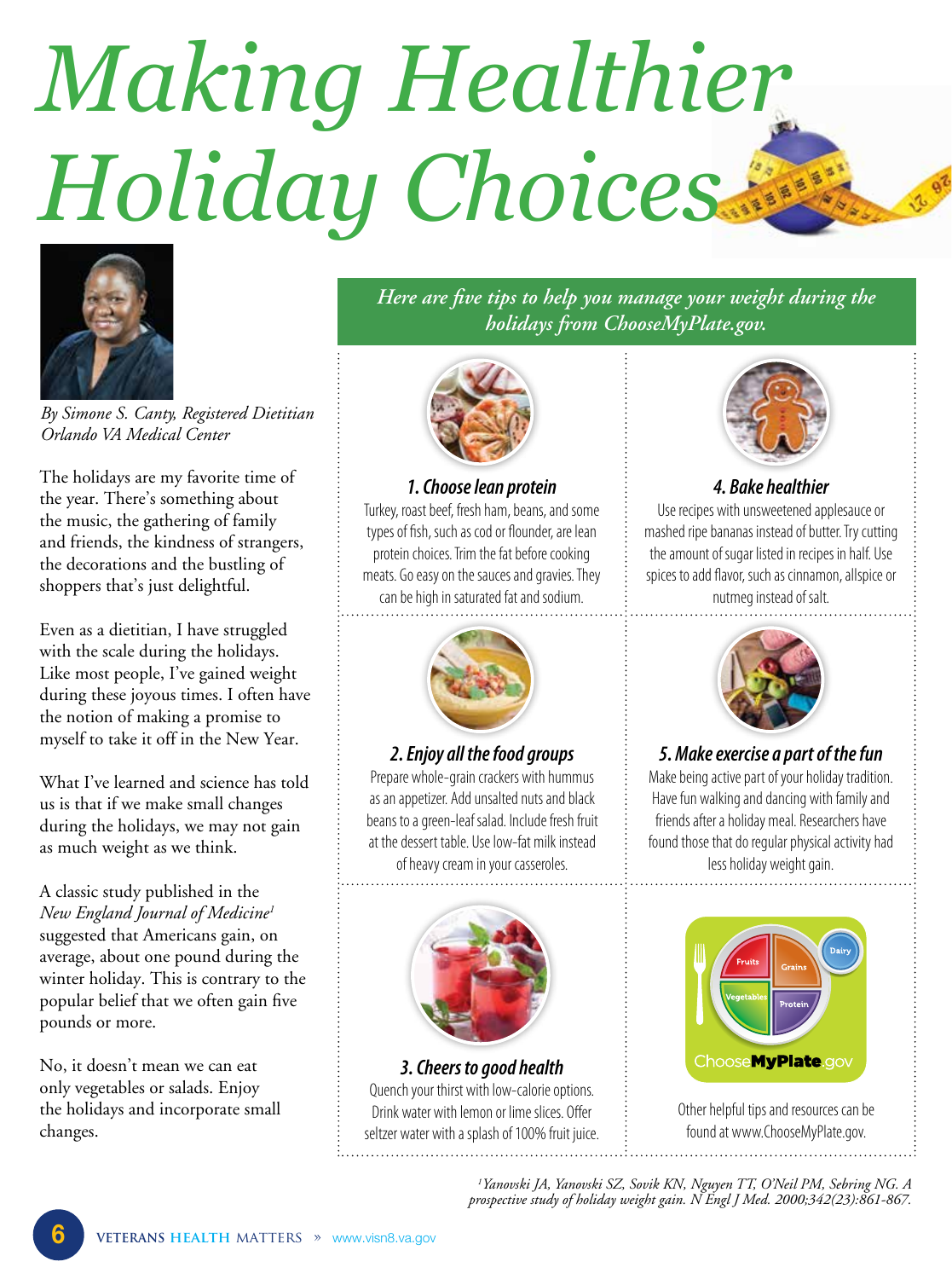

### *Guest Wi-Fi Coming to a VA Hospital Near You*

All medical centers in the VA Sunshine Healthcare Network in Florida and Puerto Rico will soon offer free wireless internet or "Wi-Fi." All Veterans and visitors will be able to access this service in the main hospital areas, including inpatient rooms.

Similar to what's used in the commercial sector, the Wi-Fi network at VISN 8 hospitals will be high speed and secure. But be careful not to transmit sensitive data, such as health information, social security numbers, and credit card information.

#### *Wi-Fi Live Schedule*

The Orlando VA Medical Center and the James A. Haley Veterans' Hospital in Tampa are already operating their wireless networks in certain areas. The West Palm Beach VA has had free guest Wi-Fi in several select areas, like their library, for some time now. It will be expanded throughout the main hospital.

The VA hospitals at Bay Pines in St. Petersburg, Fla., and in San Juan, PR, should have their free Wi-Fi networks operational by the end of 2016. The medical centers in Gainesville, Fla., and Lake City, Fla., should be online by the end of March 2017. The Miami VA will follow in early spring and the West Palm Beach VA in summer 2017.

#### *How to Connect*

To access the free Wi-Fi service at any VISN 8 medical center, follow these simple instructions:

- On your wireless device, view the available wireless networks. Select the following wireless network (a.k.a., SSID): **SSID: Public\_Wifi\_VISN8**
- Once connected, an authentication page should automatically launch. If it doesn't, open any browser and go to any website.
- Read the "Acceptable Use Policy" and click Accept. You will be redirected to www.va.gov. Once you see that page, you are free to use the free Wi-Fi service.



### *FEATURED Recipe!* **Spiced Sweet Potato Casserole**

### **Ingredients**

- 12 oz. can evaporated milk (2%)
- 4 medium sweet potatoes
- 3 egg whites
- ½ cup sugar
- 1 tablespoon vanilla extract
- 1 teaspoon cinnamon (or nutmeg, if you like)

### **Directions**

Preheat oven to 400 degrees F. Cut sweet potatoes into pieces and place in boiling water. Cook 15 to 20 minutes and



drain. Remove skin from sweet potatoes and mash with hand beater or a fork. Add the rest of the ingredients and mix until smooth. Pour mixture into an 8x8 baking pan. Bake until casserole is firm in the center, about 40 minutes. Remove from oven and allow to stand for 5 minutes. Cut into 10 squares. Serve hot.

**Nutritional Information:** Serves 10. Per serving: 123 calories, 0.7 g total fat, 6 mg cholesterol, 25 g carbohydrates, 4 g dietary fiber, 75 mg sodium, and 2 g protein.

Recipe courtesy of What's Cooking? USDA Mixing Bowl. To find more healthy recipes, visit www.whatscooking.fns.usda.gov.

**CORRECTION** *from Fall Magazine 2016*

### **Smoking Quitline**

**Any Veteran receiving health care through VA is eligible to use the Quit VET quitline.**

### Call 1-855-QUIT-VET (1-855-784-8838)

to speak with a tobacco cessation counselor Monday-Friday.